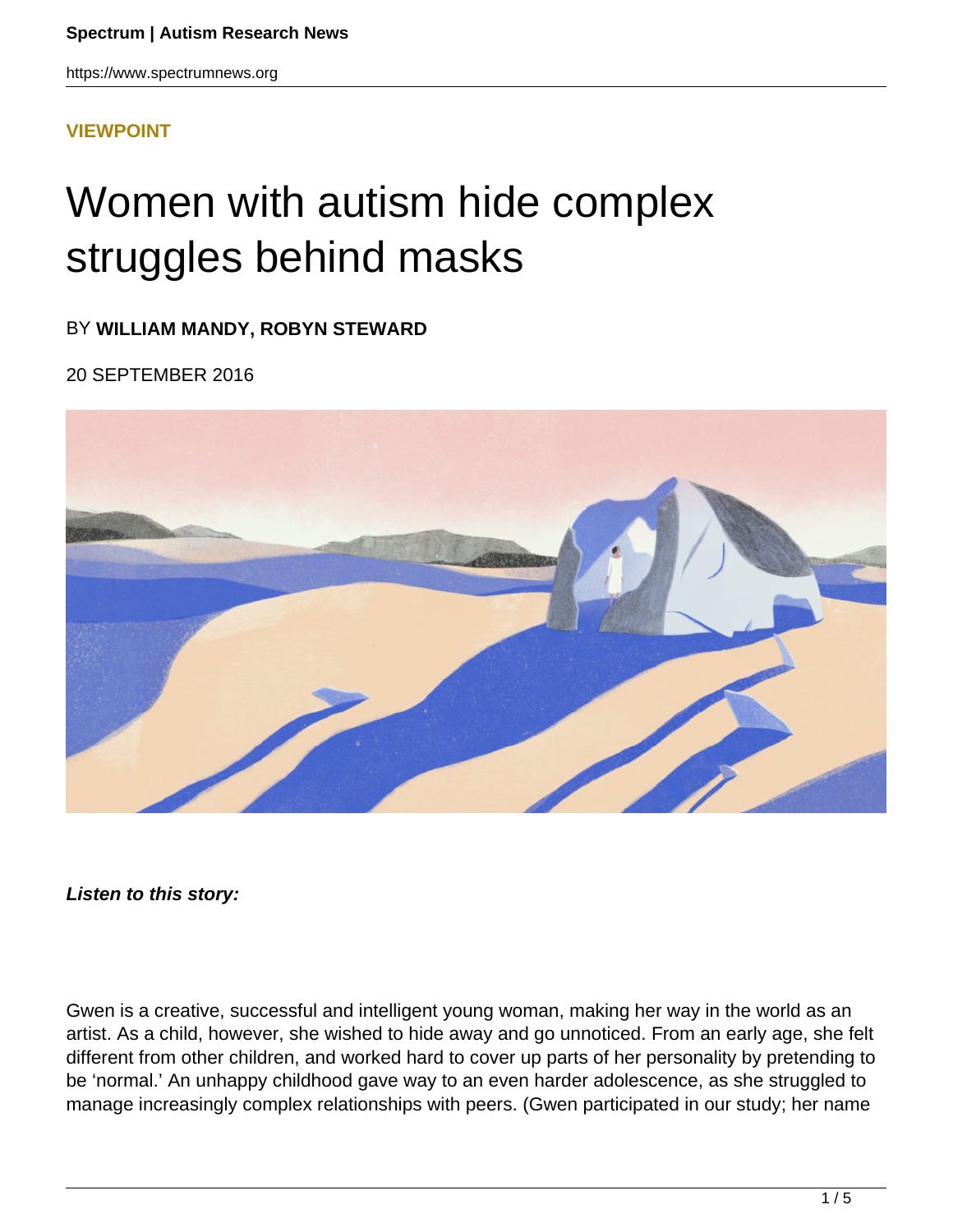has been changed to protect her privacy.)

In her 20s, Gwen received treatment for anxiety and depression, and as she was helped to reflect on her experiences and feelings, it dawned on her that she might have autism. A psychologist validated her self-assessment with an official diagnosis, and Gwen's life finally started to make sense to her.

She now understood why she found it so hard to get along with people at school and work, and whenever she noticed herself feeling overwhelmed in noisy, crowded shops, she realized that this was part of the **sensory sensitivity** that comes with autism. She now derives strength from her sense of belonging to the autism community, and is enjoying a growing sense of pride as a woman with autism.

Gwen's story contains themes that other girls and women on the spectrum may recognize: **Anxiety and alienation**, the burden of trying to fit in, and challenges with social relationships. Like Gwen, many women with autism are **diagnosed late in life**. Others are misdiagnosed, or never come to clinical attention at all.

We sought to better understand the experiences of women with autism in hopes of finding ways to identify and help them early in life. In a study we published in July, we uncovered a signature for these women, defined by a high risk of sexual abuse, exhausting efforts at camouflage, and being continually misunderstood**<sup>1</sup>** . These features point to specific next steps for improving the quality of life for women with autism.

## **Literal language:**

Most clinicians and members of the autism community agree that **women with autism present differently** from men with the condition. But studies that use clinical test scores and other metrics to investigate this discrepancy find few meaningful gender differences. Are the gender differences truly trivial, or are we **missing them** by failing to ask the right people the right questions?

To help solve this puzzle, we used an unconventional approach that involved **paying careful attention** to the experiences of women with autism. We interviewed 14 women with autism about their lives. We hoped that their words would give us insight into the subtle manifestations of autism in women that test scores cannot. Understanding these features should lead to better support for women on the spectrum, and help prevent them from feeling they have to hide.

Our study focused on women diagnosed with autism in adulthood. We reasoned that, compared with those diagnosed in childhood, these women's experiences would be more likely to reveal how and why autism may be overlooked in girls. We also hoped that they could enhance our understanding of the costs of a missed diagnosis.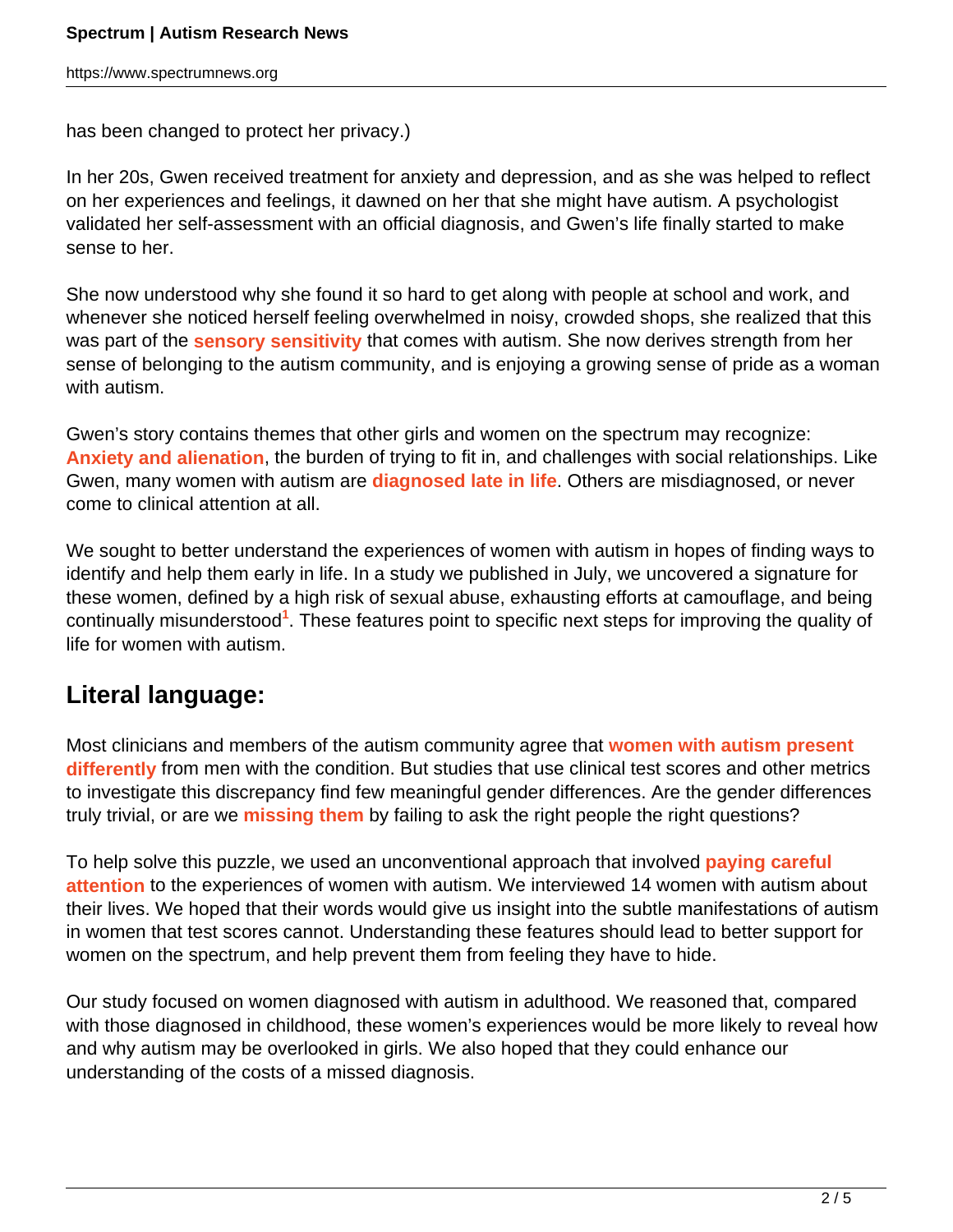One of us (**Robyn Steward**) has autism, and her insight helped create the conditions for participants to express themselves. For example, we encouraged the interviewer to be more literal with her questions. This was especially important when we asked about sensitive topics, such as substance use and sex, where there's a temptation to take refuge in abstract, indirect language.

## **Maps and prompts:**

We made sure the interview room was free of sensory stimuli, such as loud noises or bright lights, that might agitate our participants. We prepared the women by sending out maps and photos of the interview room ahead of time.

If the women were still uncomfortable about an in-person conversation, we gave them the option of videoconferencing instead. And during the interview, we suggested using a timer as a visual prompt for when it was time to move from one question to the next.

Many of these adaptations would not have occurred to other members of the research team. We believe that they helped our participants open up and willingly share details of their lives. This may have led to richer data for our analyses than we would have had if the women had been nervous or reticent.

We encouraged the participants to raise topics even if we had not originally intended to discuss them. Then we used a technique for systematically coding verbal data, called framework analysis, to search these conversations for common themes.

Like Gwen, most participants had **struggled emotionally** in childhood and adolescence. Usually, doctors, teachers and parents mislabeled these difficulties as something else, such as anxiety, rudeness, awkwardness or depression.

Many participants felt that clinicians brushed off or ignored their concerns. Many professionals held unhelpful — and sometimes unrealistic — assumptions about autism. For example, some reportedly believed that autism hardly ever affects women.

One participant's special education teacher told her she was "too poor at math" to have autism. Other women believed they were misunderstood because teachers and clinicians didn't know anything about female-typical features of autism. Most said their lives would have been easier if their autism had been noticed earlier.

## **Social uncertainty:**

Our findings suggest that teachers and clinicians need more information about how autism manifests in girls and women. They should know that even girls who have a close female friend or an interest in making friends could still have autism. And they should know that high levels of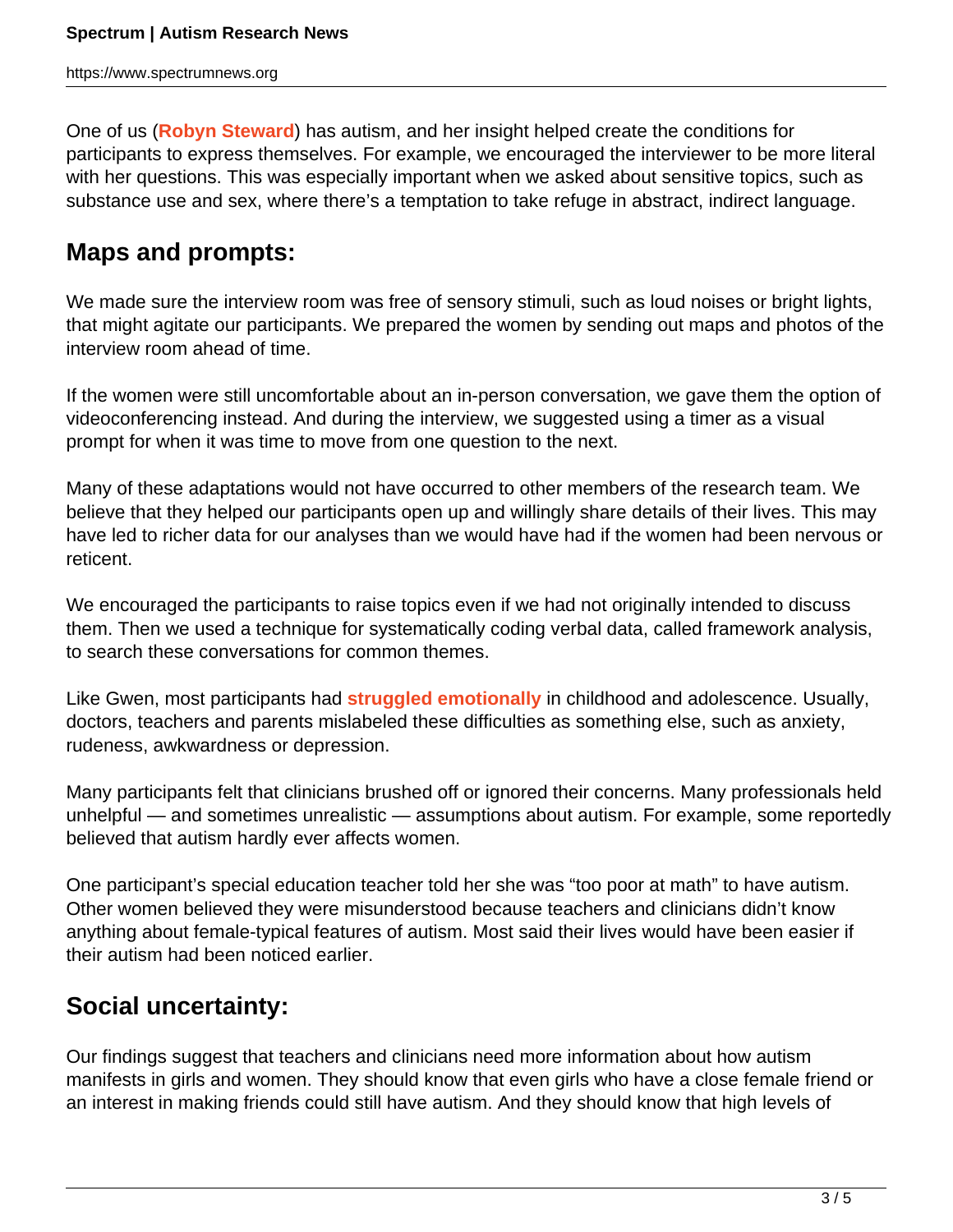anxiety along with social difficulties in a girl is a potential sign of autism. All too often, these professionals instead misinterpret the considerable difficulties of these girls as simply 'shyness.'

We found high rates of reported sexual abuse among our participants. This shocked the two neurotypical members of the research team, but not Steward. As an autism consultant working in education, social services and theater, Steward had heard a number of stories in which men had manipulated girls and women with autism.

The reasons for the abuse varied, but they all appeared to relate to the social difficulties of autism in the context of being female.

For instance, one woman linked an experience of sexual abuse to "not reading people to be able to tell if they're being creepy." Another said that her uncertainty about social rules meant that she was not sure whether she could say "no" to an abusive partner's demands. Others felt that teenage social isolation meant they lacked opportunities to develop their ideas about staying safe through discussions with female friends.

We can't provide a statistic on the prevalence of sexual victimization among women with autism based on our study. But our findings highlight a need for research in this area and strongly suggest that girls with autism should receive targeted sex education that includes information on consent and staying safe.

## **Secret identity:**

Like Gwen, most of our participants are **experts in pretending not to have autism** — a phenomenon sometimes called 'camouflaging.' They said they wear a 'mask' or adopt a persona that is carefully constructed from copying the behavior of popular peers or fictional characters, or by studying psychology books.

Most of the women said they found the effort of passing as neurotypical to be exhausting and disorienting, and many thought it contributed to their delayed diagnosis. There are no tests for camouflaging, and this is a major barrier to clinicians and researchers understanding and helping women on the spectrum.

We need to develop a way to measure camouflaging so we can determine whether it is more common in women with autism than in men with the condition — as we suspect it is — and whether it has negative consequences, such as an increased risk of missed diagnosis. Such a measure could also be used clinically to **improve the sensitivity** of autism diagnostic assessments for girls and women.

Our findings raise wider moral questions. Until recently, many gay people felt forced to camouflage their sexuality. Thankfully, although homophobia is still rife, it is much less so than it used to be.